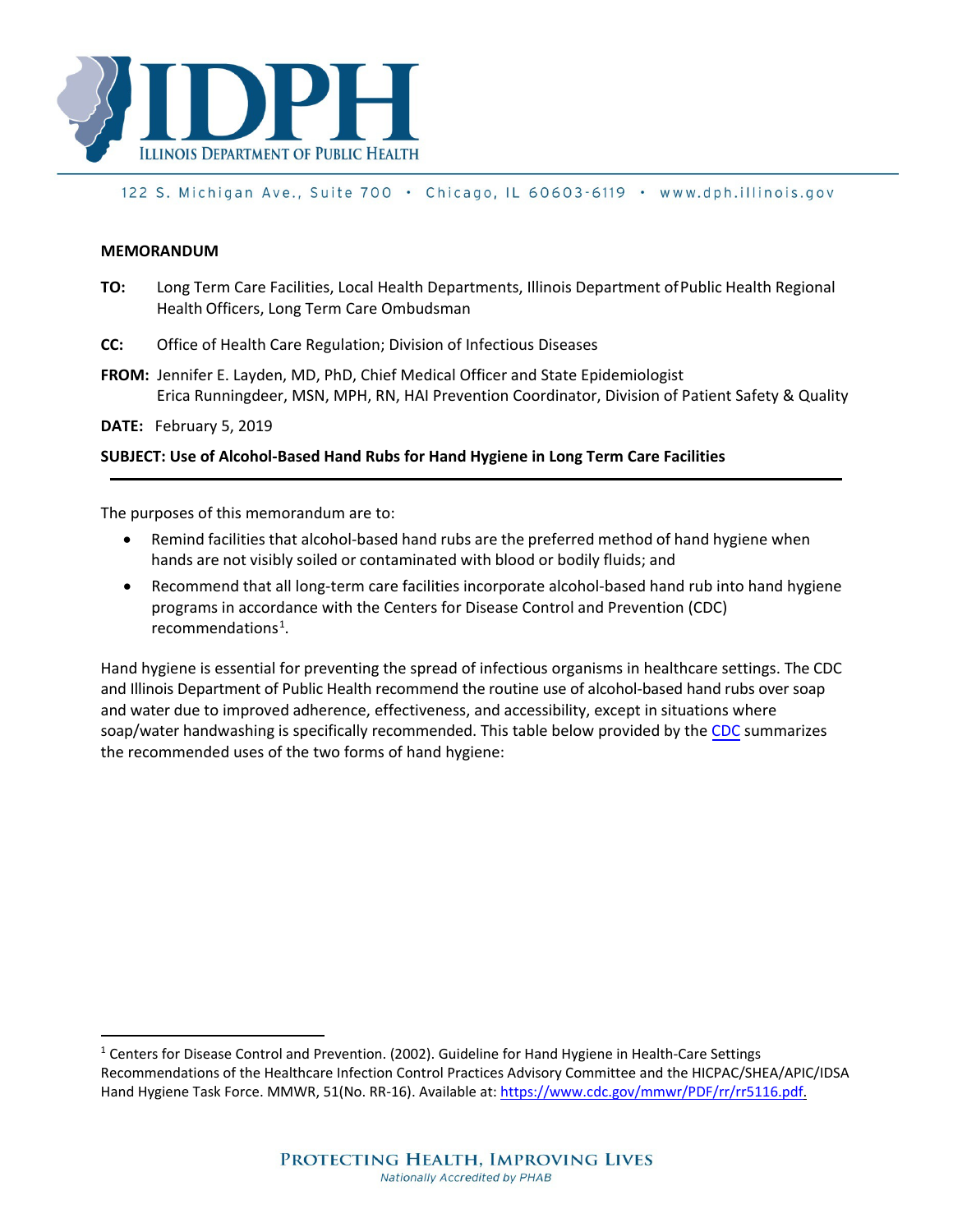| <b>Use Soap and Water</b>                                                                                                                                                                                                                                                                                                                                                                   | Use an Alcohol-Based Hand Rub |  |  |
|---------------------------------------------------------------------------------------------------------------------------------------------------------------------------------------------------------------------------------------------------------------------------------------------------------------------------------------------------------------------------------------------|-------------------------------|--|--|
| When hands are visibly dirty<br>After known or suspected exposure to Clostridium<br>difficile if your facility is experiencing an outbreak or<br>higher endemic rates<br>• After known or suspected exposure to patients with<br>infectious diarrhea during norovirus outbreaks<br>Before eating<br>After using the restroom<br>If exposure to Bacillus anthracis is suspected or<br>proven | For everything else           |  |  |

The recommendation for making alcohol-based hand rub available in long-term care settings is in compliance with state and federal regulations. According to  $77$  Ill. Adm. Code 300.696 Infection Control, each long-term care facility shall adhere to [CDC guidelines on hand hygiene.](https://www.cdc.gov/handhygiene/providers/guideline.html) Further, the Centers for [Medicare and Medicaid Services](https://www.cms.gov/Medicare/Provider-Enrollment-and-Certification/GuidanceforLawsAndRegulations/Downloads/Appendix-PP-State-Operations-Manual.pdf) state that facilities may install alcohol-based hand rub dispensers if they are installed in a manner that adequately protects against inappropriate access.

For additional resources, please see Frequently Asked Questions: Use of Alcohol-Based Hand Rubs in Illinois [Long-Term Care Facilities.](http://dph.illinois.gov/topics-services/prevention-wellness/patient-safety-quality/hai-prevention)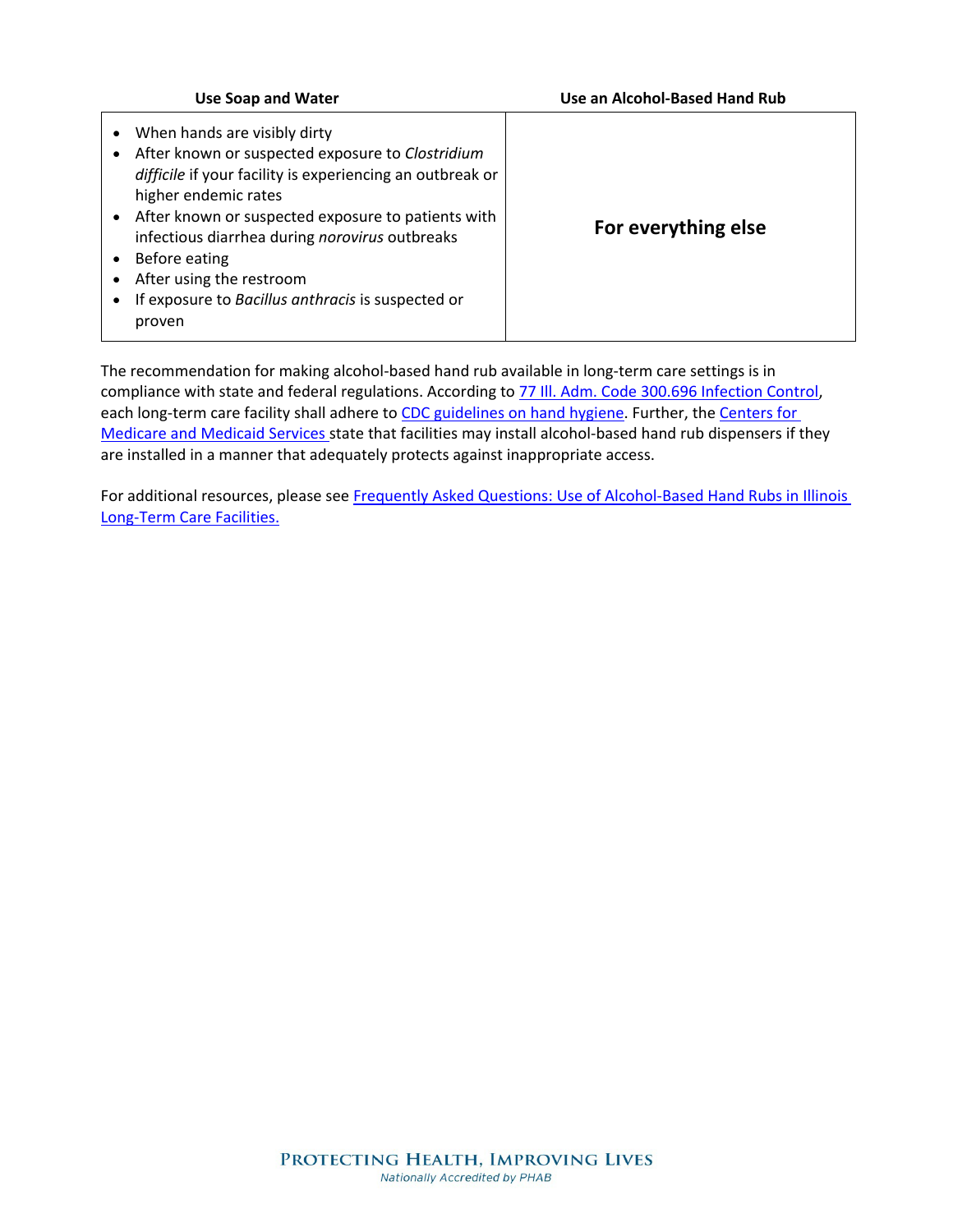# **Frequently Asked Questions: Use of Alcohol-Based Hand Rubs in Illinois Long-Term Care Facilities**

### **Table of Contents**

| Q: We feel that the only way to clean hands the right way is to wash with soap and water. What    |
|---------------------------------------------------------------------------------------------------|
|                                                                                                   |
|                                                                                                   |
|                                                                                                   |
| Q: I have a staff member who reports he/she is sensitive to alcohol-based hand rubs. What can     |
|                                                                                                   |
| Q: Alcohol-based hand rub does not kill spores or some viruses. Why should we be using it at all  |
|                                                                                                   |
| Q: Will frequent use of alcohol-based hand rubs lead to antibiotic or antimicrobial resistance? 5 |
| Q: We are concerned about placing alcohol-based hand rub dispensers in resident/patient           |
|                                                                                                   |
| rooms. Why should we have alcohol-based hand rubs at the point of care when there are sinks       |
|                                                                                                   |
|                                                                                                   |
| Q: What are the Illinois Department of Public Health's recommendations for hand hygiene in        |
|                                                                                                   |
| Q: What do state and federal regulations say about the use of alcohol-based hand rub in long-     |
|                                                                                                   |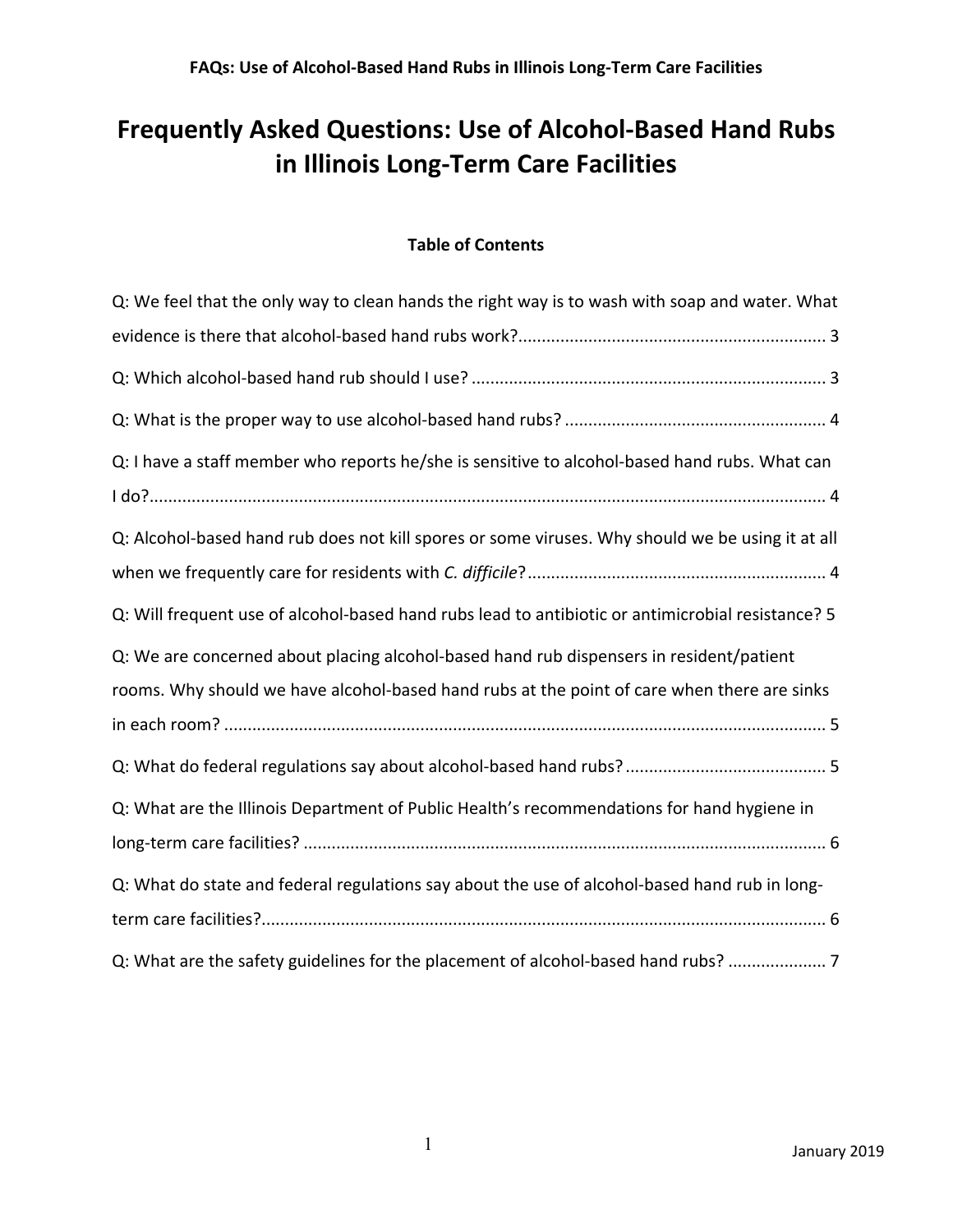### **Glossary of Terms**

*Alcohol-based hand rub (ABHR):* An alcohol-containing preparation designed for application to the hands for reducing the number of viable microorganisms on the hands. In the United States, such preparations usually contain 60–95 percent ethanol or isopropanol.

*Antiseptic handwash:* Washing hands with water and soap or other detergents containing an antiseptic agent.

*Antiseptic hand rub*: Applying an antiseptic hand-rub product to all surfaces of the hands to reduce the number of microorganisms present.

*Antimicrobial or antibiotic resistance*: Antimicrobial resistance is the ability of microorganisms to change and adapt so that medications used to treat them are not able to kill them anymore. Antimicrobial resistance is the broader term for resistance in different types of microorganisms and includes resistance to antibacterial, antiviral, antiparasitic, and antifungal drugs.

*Clostridiodies difficile or C. difficile (formerly Clostridium difficile):* Is a bacterium that causes inflammation of the colon, known as colitis, often resulting in severe diarrhea. People who have required prolonged courses of antibiotics are most at risk of acquiring an infection from *C. difficile. C. difficile* bacteria are killed by ABHR, but *C. difficile* spores are not inactivated by ABHR.

*Hand hygiene*: A general term that applies to either handwashing, antiseptic hand wash, antiseptic hand rub, or surgical hand antisepsis.

*Handwashing*: Washing hands with plain (i.e., non-antimicrobial) soap and water.

*Visibly soiled hands:* Hands showing visible dirt or visibly contaminated with proteinaceous material, blood, or other body fluids (e.g., fecal material or urine).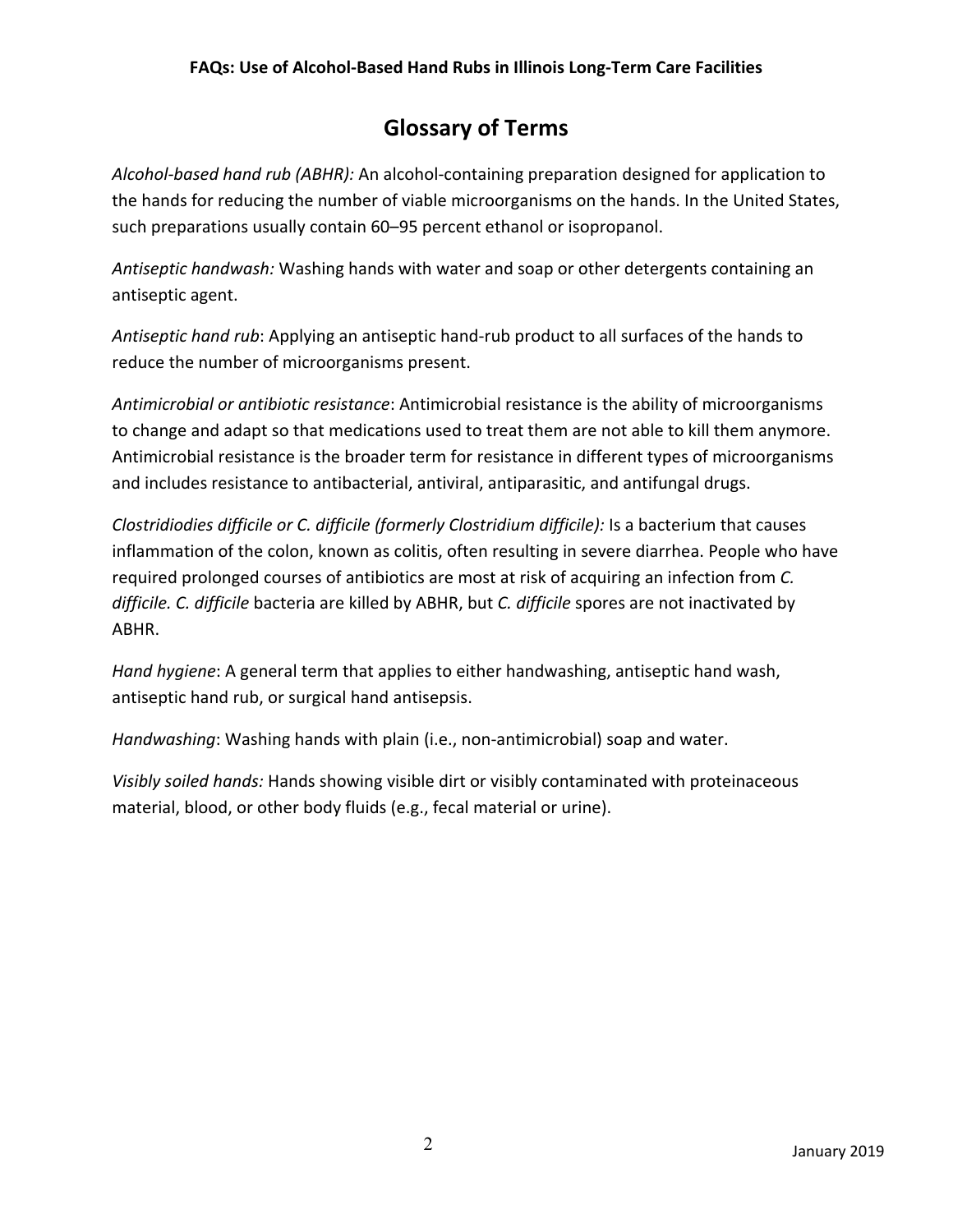# <span id="page-4-0"></span>Q: We feel that the only way to clean hands the right way is to wash with soap and water. What evidence is there that alcohol-based hand rubs work?

A: Alcohol-based hand rub (ABHR) is the preferred method for standard hand hygiene. Soap and water are recommended in specific circumstances, including when hands are visibly soiled or during outbreaks of *C. difficile* or *norovirus* (see table 1). Evidence shows that alcohol-based hand rubs are more effective than soap at reducing the amount of germs on health care worker hands.<sup>1</sup> For instance, one study showed that nurses transferred germs from a urinary catheter to a patient's skin 92 percent of the time when practicing hand hygiene with plain soap and water. The same experiment showed that this rate dropped to 17 percent when using alcoholbased hand rub. <sup>2</sup> Another study showed that alcohol-based hand rubs were more effective than antimicrobial soap at removing germs from the hands of health care workers wearing artificial nails.<sup>3</sup> In addition, alcohol-based hand rubs require less time than hand washing, are less irritating to the skin than soap and water, and can be more accessible than sinks.

<span id="page-4-2"></span>**Table 1.** From the Centers for Disease Control and Prevention's Guidance on Hand Hygiene in Healthcare Settings: *Two Methods for Hand Hygiene: Alcohol-Based Hand Sanitizer vs. Washing with Soap and Water*<sup>4</sup>

| <b>Use Soap and Water</b>                                                                                                                                                                                                                                                                                                                                                                      | Use an Alcohol-Based Hand Rub |  |  |  |
|------------------------------------------------------------------------------------------------------------------------------------------------------------------------------------------------------------------------------------------------------------------------------------------------------------------------------------------------------------------------------------------------|-------------------------------|--|--|--|
| When hands are visibly dirty<br>After known or suspected exposure to Clostridium<br>difficile if your facility is experiencing an outbreak or<br>higher endemic rates<br>After known or suspected exposure to patients with<br>infectious diarrhea during norovirus outbreaks<br>Before eating<br>After using the restroom<br>If exposure to Bacillus anthracis is suspected or<br>٠<br>proven | For everything else           |  |  |  |

## <span id="page-4-1"></span>Q: Which alcohol-based hand rub should I use?

A: When deciding which alcohol-based hand rub to use, involve frontline staff in the decisionmaking process. Choosing an alcohol-based hand rub that your staff will use is key in improving overall adherence to hand hygiene guidelines. Alcohol-based hand rubs are traditionally available in gel, rinse, or foam form. Certain products leave a "sticky" film on the hands, all of which can decrease hand hygiene adherence.<sup>5</sup> It is also important to consider the product's antimicrobial and antiviral activity. Alcohol-based hand rubs containing 60 – 95 percent alcohol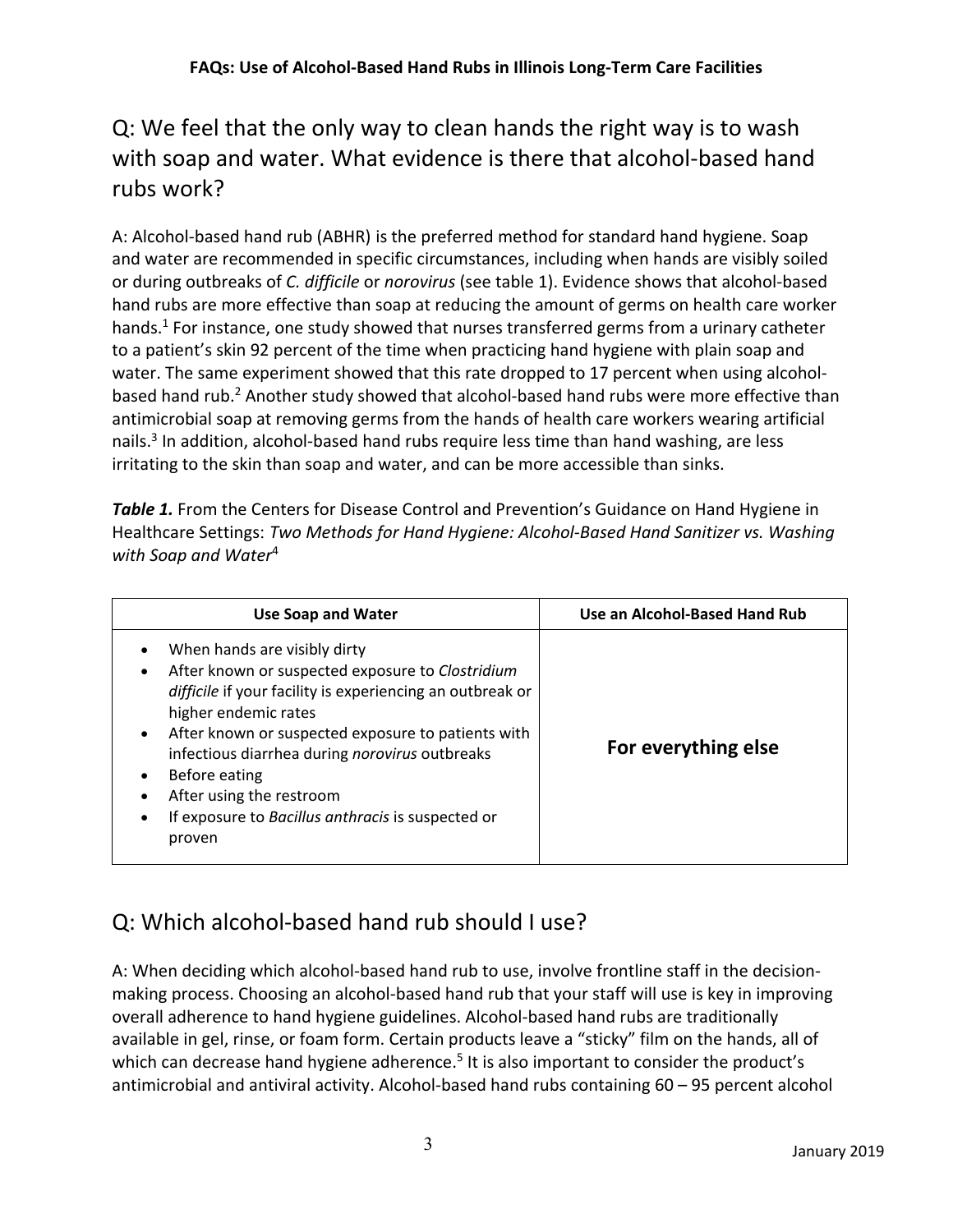are most effective, and health care personnel should only use the alcohol-based hand rub provided by their facility.

### <span id="page-5-0"></span>Q: What is the proper way to use alcohol-based hand rubs?

A: Dispense enough alcohol-based hand rub to cover all surfaces of your hands. Rub your hands together until they are dry. Your hands should stay wet for at least 20 seconds if you used the right amount. Pay extra attention to areas that are often missed, such as fingertips, thumbs, and in between fingers. Go directly to the patient/resident without touching anything else or putting hands into pockets.

## <span id="page-5-1"></span>Q: I have a staff member who reports he/she is sensitive to alcoholbased hand rubs. What can I do?

A: There are two types of skin reactions associated with hand hygiene: irritant contact dermatitis and allergic contact dermatitis. Allergic contact dermatitis attributable to alcoholbased hand rub is very rare.<sup>6</sup> Health care workers with skin complaints related to alcohol-based hand rub should be referred for evaluation by occupational health or a medical provider.

In winter months, dry skin is common in health care workers and can lead to irritant contact dermatitis irrespective of alcohol-based hand rub use, but alcohol-based hand rubs can result in less drying than hand washing. Health care facilities can provide lotions for their staff. However, lotions should be compatible with gloves and alcohol-based hand rub. Staff should not be permitted to use their own lotion in the clinical setting.

Other strategies for skin health will also reduce winter irritation: Keep baths and showers short, apply moisturizers after getting out of the bath or shower, and wear soft fabrics such as 100 percent cotton.7

## <span id="page-5-2"></span>Q: Alcohol-based hand rub does not kill spores or some viruses. Why should we be using it at all when we frequently care for residents with *C. difficile*?

A: In accordance with Centers for Disease Control and Prevention, Centers for Medicare and Medicaid Services, Society for Healthcare Epidemiology of America, and Illinois Department of Public Health guidelines, use of alcohol-based hand rubs for hand hygiene is still recommended during routine infection prevention responses to *C. difficile*. <sup>8</sup> Clinical studies have not found an increase in *C. difficile* infections with the use of alcohol-based hand rub or a decrease in *C.*  difficile infection with the use of soap and water.<sup>8</sup> Conversely, several of the studies did identify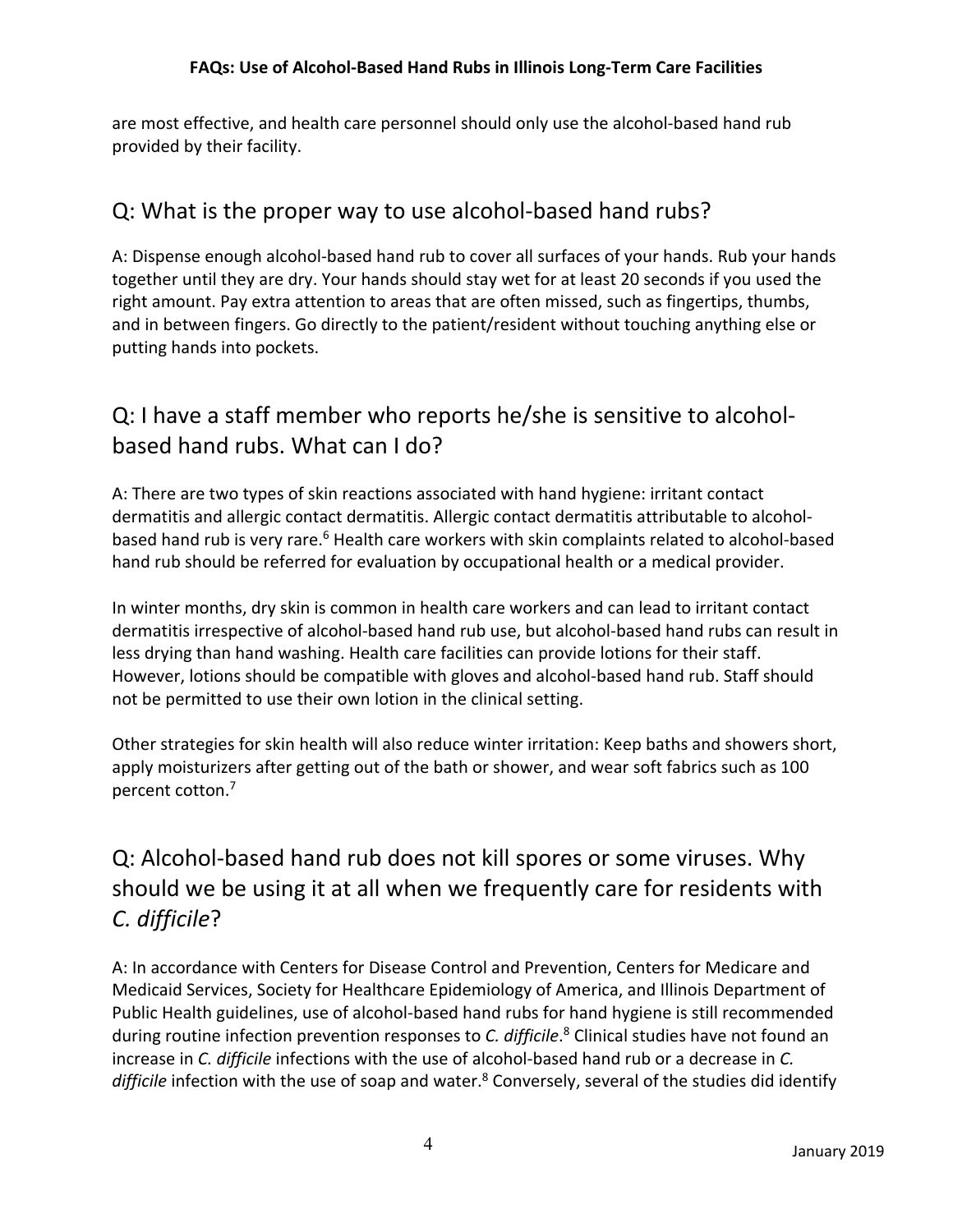decreases in other drug-resistant organisms associated with the use of alcohol-based hand rub. 9

If a facility is experiencing an outbreak of *C. difficile* or have high baseline *C. difficile* rates, soap and water should be used instead of alcohol-based hand rub.

## <span id="page-6-0"></span>Q: Will frequent use of alcohol-based hand rubs lead to antibiotic or antimicrobial resistance?

A: No. According to the Centers for Disease Control and Prevention, alcohol-based hand rubs kill germs differently than antibiotics. Alcohol-based hand rubs work quickly so germs do not have the opportunity to survive and develop resistance.<sup>10</sup>

<span id="page-6-1"></span>Q: We are concerned about placing alcohol-based hand rub dispensers in resident/patient rooms. Why should we have alcohol-based hand rubs at the point of care when there are sinks in each room?

A: Studies have shown that when alcohol-based hand rub dispensers are located where hand hygiene needs to occur, their accessibility and ease of use greatly improve hand hygiene compliance.<sup>11</sup> In most organizations, accommodation of this kind would result in placement of dispensers in patient rooms and hallways. Options are available for wall- or floor-mounted dispensers along with gel, liquid, or foam forms. The more visible and accessible your alcoholbased hand rub dispensers are, the more likely staff will be willing and able to perform the necessary hand hygiene.

Alcohol-based hand rubs can be used between patients in a safe and effective manner. For example, for hands that are not visibly soiled, alcohol-based hand rub can be used before direct contact with a second patient in a room, before donning sterile gloves, after contact with a patient's skin such as when taking a pulse or blood pressure, or after removing gloves.

### <span id="page-6-2"></span>Q: What do federal regulations say about alcohol-based hand rubs?

A: Both federal and state guidelines allow and recommend the use of alcohol-based hand rub. The Centers for Disease Control and Prevention recommends the use of alcohol-based hand rub as a part of standard practice when hands are not visibly dirty, while soap and water are recommended for visibly dirty hands and in certain situations as noted in [Table 1.](#page-4-2)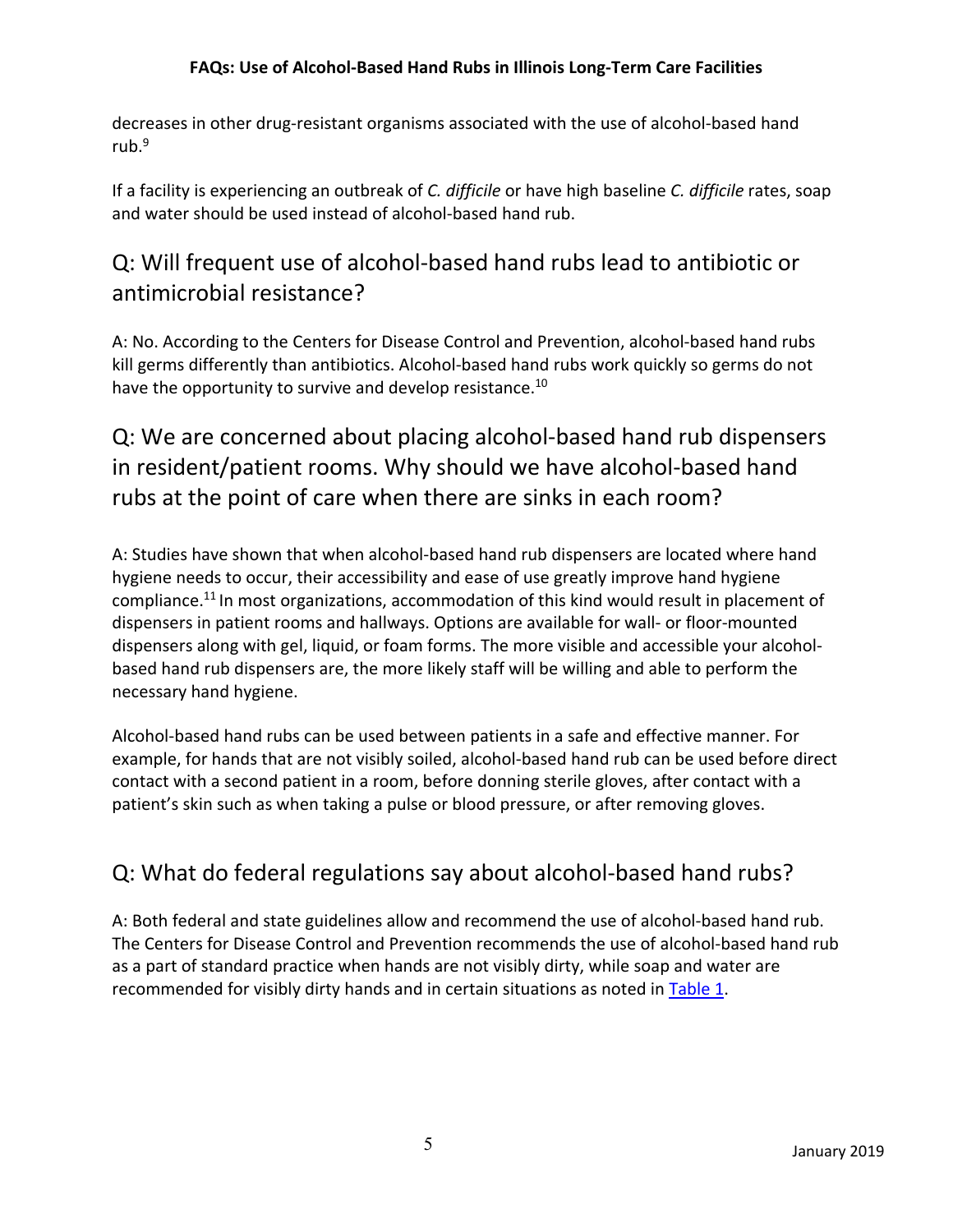# <span id="page-7-0"></span>Q: What are the Illinois Department of Public Health's recommendations for hand hygiene in long-term care facilities?

**A: The Illinois Department of Public Health recommends that all long-term care facilities incorporate alcohol-based hand rubs into hand hygiene programs in accordance with nationally recognized standards.** 

The Centers for Disease Control and Prevention and the Illinois Department of Public Health recommend the routine use of alcohol-based hand rubs over soap and water due to improved adherence, effectiveness, and accessibility, except in situations where soap/water handwashing is specifically recommended, such as when hands are visibly dirty. To control the spread of certain pathogens during outbreak situations (e.g., *norovirus*, *C. difficile* outbreaks), soap and water remain the preferred method of hand hygiene. Alcohol-based hand rub recommendations exclude food preparation areas, where food handlers must wash their hands with soap and water.

# <span id="page-7-1"></span>Q: What do state and federal regulations say about the use of alcoholbased hand rub in long-term care facilities?

### **A. Regulations and Guidelines for Alcohol-Based Hand Rub in Health Care Facilities:**

The recommendation for making alcohol-based hand rub available in long-term care facility settings is in compliance with state and federal regulations. The Illinois Joint Committee on Administrative Rules (JCAR) publishes administrative codes for long-term care facilities. Part [300 of Title 77](ftp://www.ilga.gov/jcar/admincode/077/07700300sections.html) covers skilled nursing and intermediate care facilities. This section covers general requirements, incorporated and referenced materials, and rules on how to best manage infection control. These rules are applicable to all long-term care facilities. According to 77 Ill. Adm. Code 300.696 [Infection Control,](ftp://www.ilga.gov/JCAR/AdminCode/077/077003000C06960R.html) <sup>12</sup> each long-term care facility shall adhere to CDC guidelines on hand hygiene.

In [77 Ill. Adm. Code](ftp://www.ilga.gov/JCAR/AdminCode/077/077003000A03400R.html) 300.340, the National Fire Protection Association (NFPA) standards are listed as an incorporated and referenced material, among other private and professional standards. Specifically, they include practices found in:

- o HICPAC: *Guideline for Hand Hygiene in Health-Care Settings*<sup>1</sup>
- o NFPA: *2012 Life Safety Code - Alcohol based hand rubs 18.3.2.6*<sup>13</sup>

The Centers for Medicare and Medicaid Services states that facilities may install alcohol-based hand rub dispensers if the dispensers are installed in a manner that adequately protects against inappropriate access. 14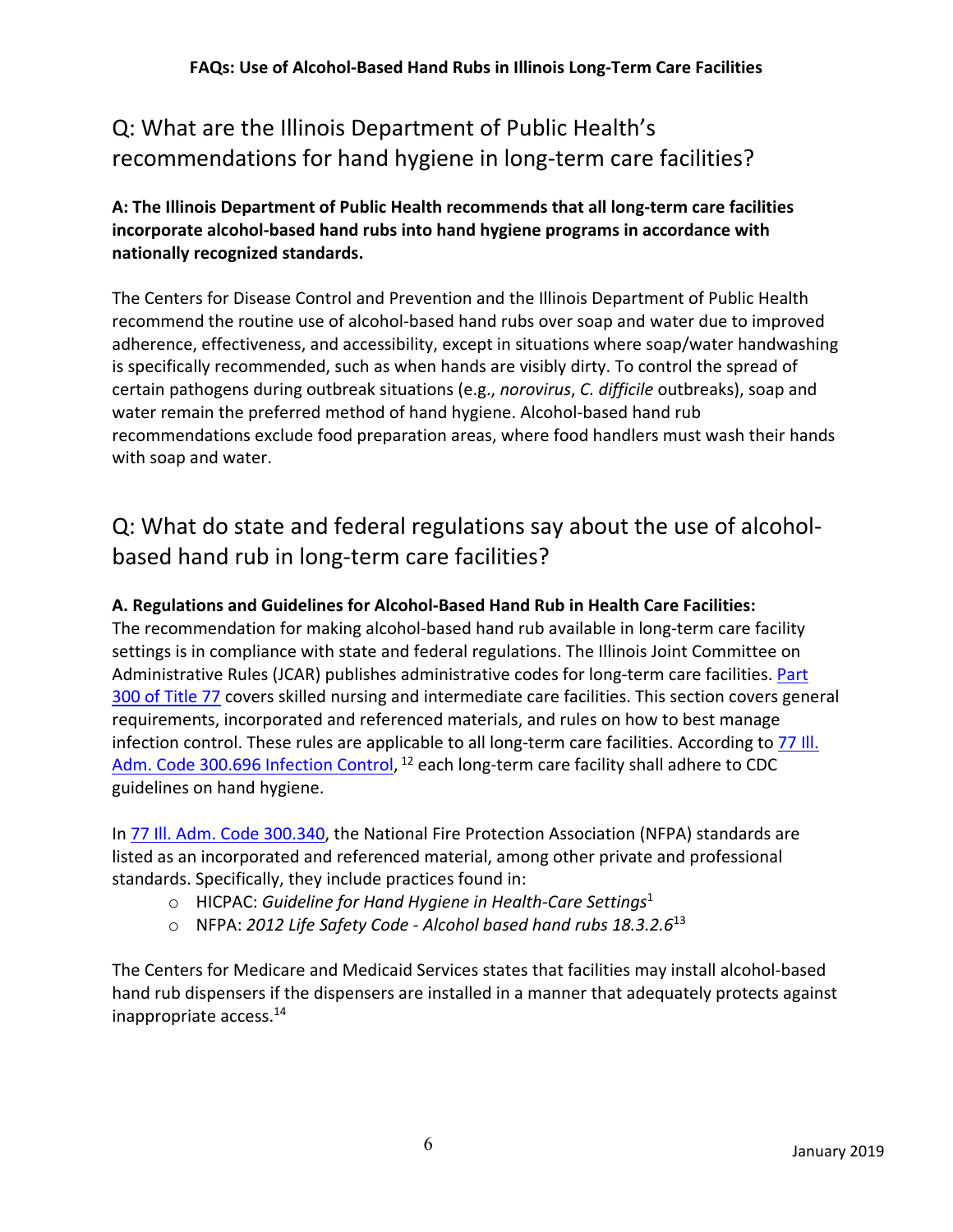### <span id="page-8-0"></span>Q: What are the safety guidelines for the placement of alcohol-based hand rubs?

A: The National Fire Protection Association and Centers for Medicare and Medicaid Services issue safety codes on the placement of alcohol-based hand rubs.

### **2012 LIFE SAFETY CODE – ALCOHOL-BASED HAND RUBS 18.3.2.6**

#### **Overview:**

The National Fire Protection Association publishes the Life Safety Code (LSC), a set of industry standards and codes for buildings to minimize the risk of fire. The LSC is updated every three years with 2018 being the most recent edition. Illinois administrative code currently lists the 2000 LSC as an incorporated and referenced material for long-term care facilities, but the Illinois Department of Public Health follows the **2012 LSC**. Additionally, the Centers for Medicare and Medicaid Services uses the 2012 LSC when surveying skilled nursing facilities for certification.

### **2012 Life Safety Code – Alcohol-Based Hand Rubs 18.3.2.6**

Alcohol-based hand rub dispensers shall be protected in accordance with 8.7.3.1, unless all the following conditions are met:

- 1) Where dispensers are installed in a corridor, the corridor shall have a minimum width of 6 feet (1830 mm).
- 2) The maximum individual dispenser fluid capacity shall be as follows:
	- a. 0.32 gal (1.2 L) for dispensers in rooms, corridors, and areas open to corridors.
	- b. 0.53 gal (2.0 L) for dispensers in suites of rooms.
- 3) Where aerosol containers are used, the maximum capacity of the aerosol dispenser shall be 18 oz. (0.51 kg) and shall be limited to Level 1 aerosols as defined in NFPA 30B.
- 4) Dispensers shall be separated from each other by horizontal spacing of not less than 48 in (1220 mm).
- 5) Not more than an aggregate 10 gal of alcohol-based hand rub solution or 1135 oz. of Level 1 aerosols, or a combination of liquids and Level 1 aerosols not to exceed in total, the equivalent of 10 gal or 1135 oz., shall be in use outside of a storage cabinet in a single smoke compartment, except as otherwise provided in 18.3.2.6(6).
- 6) One dispenser complying with 18.3.2.6(2) or (3) per room and located in that room shall not be included in the aggregated quantity addressed in 18.3.2.6(5).
- 7) Storage of quantities greater than 5 gal in a single smoke compartment shall meet the requirements of NFPA 30, Flammable and Combustible Liquids Code.
- 8) Dispensers shall not be installed in the following locations:
	- a. Above an ignition source within a 1 inch horizontal distance from each side of the ignition source.
	- b. To the side of an ignition source within a 1 inch horizontal distance from the ignition source.
	- c. Beneath an ignition source within a 1 inch vertical distance from the ignition source.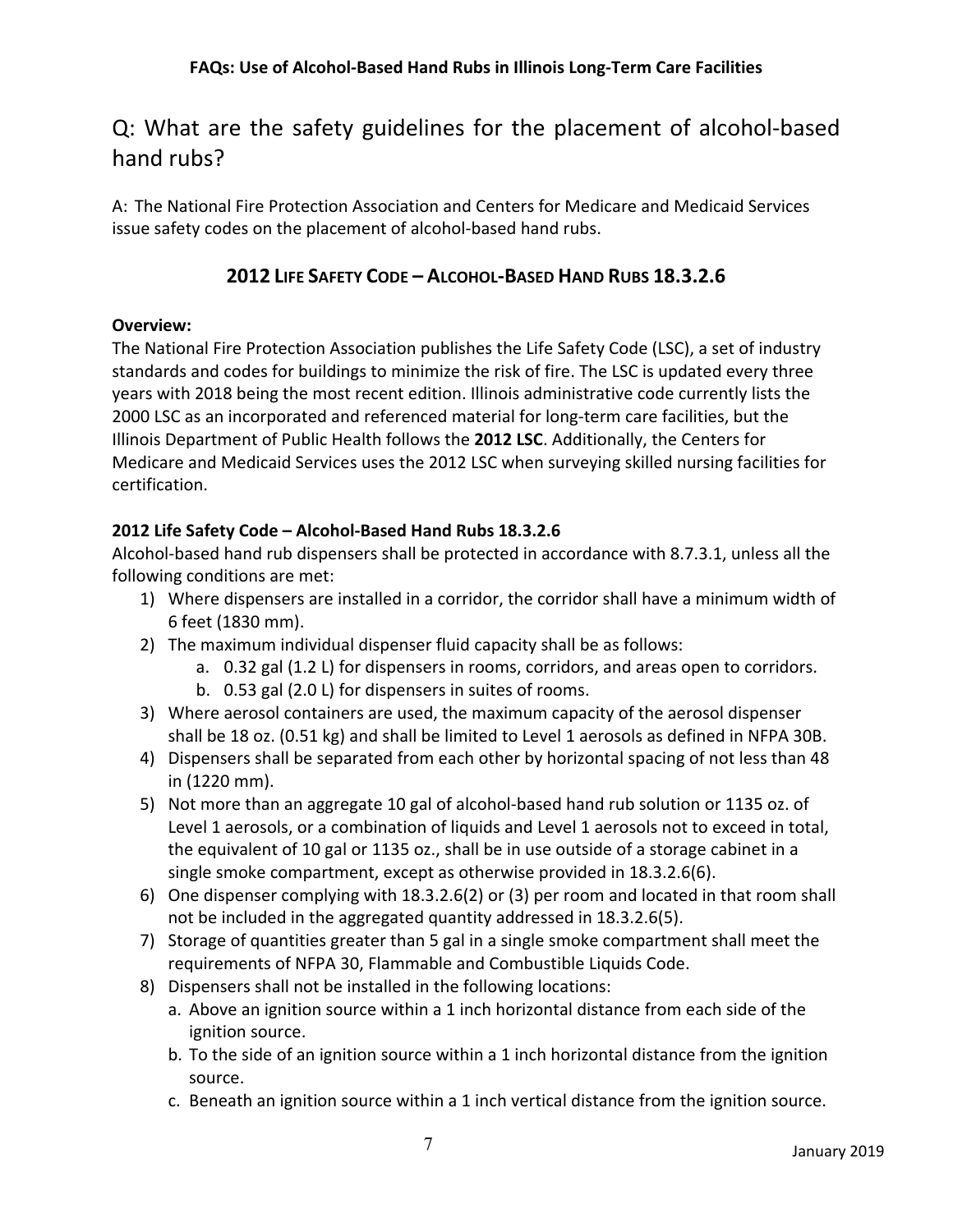### **FAQs: Use of Alcohol-Based Hand Rubs in Illinois Long-Term Care Facilities**

- 9) Dispensers installed directly over carpeted floors shall be permitted only in sprinklered smoke compartments.
- 10) The alcohol-based hand-rub solution shall not exceed 95 percent alcohol content by volume.
- 11) Operation of the dispenser shall comply with the following criteria:
	- a. The dispenser shall not release its contents except when the dispenser is activated, either manually or automatically by touch free activation.
	- b. Any activation of the dispenser shall occur only when an object is placed within 4 inches of the sensing device.
	- c. An object placed within the activation zone and left in place shall not cause more than one activation.
	- d. The dispenser shall not dispense more solution than the amount required for hand hygiene consistent with label instructions
	- e. The dispenser shall be designed, constructed, and operated in a manner that ensures that accidental or malicious activation of the dispensing device in minimized.
	- f. The dispenser shall be tested in accordance with the manufacturer's care and use instructions each time a new refill in installed.

#### **HELPFUL DEFINITIONS**

**Smoke Compartment**: A space that has been designed and built with barriers that will contain smoke. (Note: Often the wall will be marked [usually above the ceiling grid] with the fire rating. Otherwise, architectural drawings should be marked with the smoke compartments.)

**Level 1 Aerosol:** Products that have a chemical heat combustion less than or equal to 8,600 British thermal units per pound. They are primarily water-based.

### **ADDITIONAL INFORMATION**

- 2012 Edition of the NFPA 101: Life Safety Code (Note that access is free but you must create an account): [http://www.nfpa.org/codes-and-standards/all-codes-and-standards/list-of](http://www.nfpa.org/codes-and-standards/all-codes-and-standards/list-of-codes-and-standards?mode=code&code=101&tab=editions%5C)[codes-and-standards?mode=code&code=101&tab=editions\](http://www.nfpa.org/codes-and-standards/all-codes-and-standards/list-of-codes-and-standards?mode=code&code=101&tab=editions%5C)
- CMS 2786 form: [https://www.cms.gov/Medicare/CMS-forms/CMS-](https://www.cms.gov/Medicare/CMS-forms/CMS-Forms/downloads/CMS2786R.pdf)[Forms/downloads/CMS2786R.pdf](https://www.cms.gov/Medicare/CMS-forms/CMS-Forms/downloads/CMS2786R.pdf)
- CMS Manual System, Department of Health and Human Services (DHHS), Pub. 100-07 June 10, 2016: [https://www.cms.gov/Regulations-and-](https://www.cms.gov/Regulations-and-Guidance/Guidance/Transmittals/Downloads/R157SOMA.pdf)[Guidance/Guidance/Transmittals/Downloads/R157SOMA.pdf](https://www.cms.gov/Regulations-and-Guidance/Guidance/Transmittals/Downloads/R157SOMA.pdf)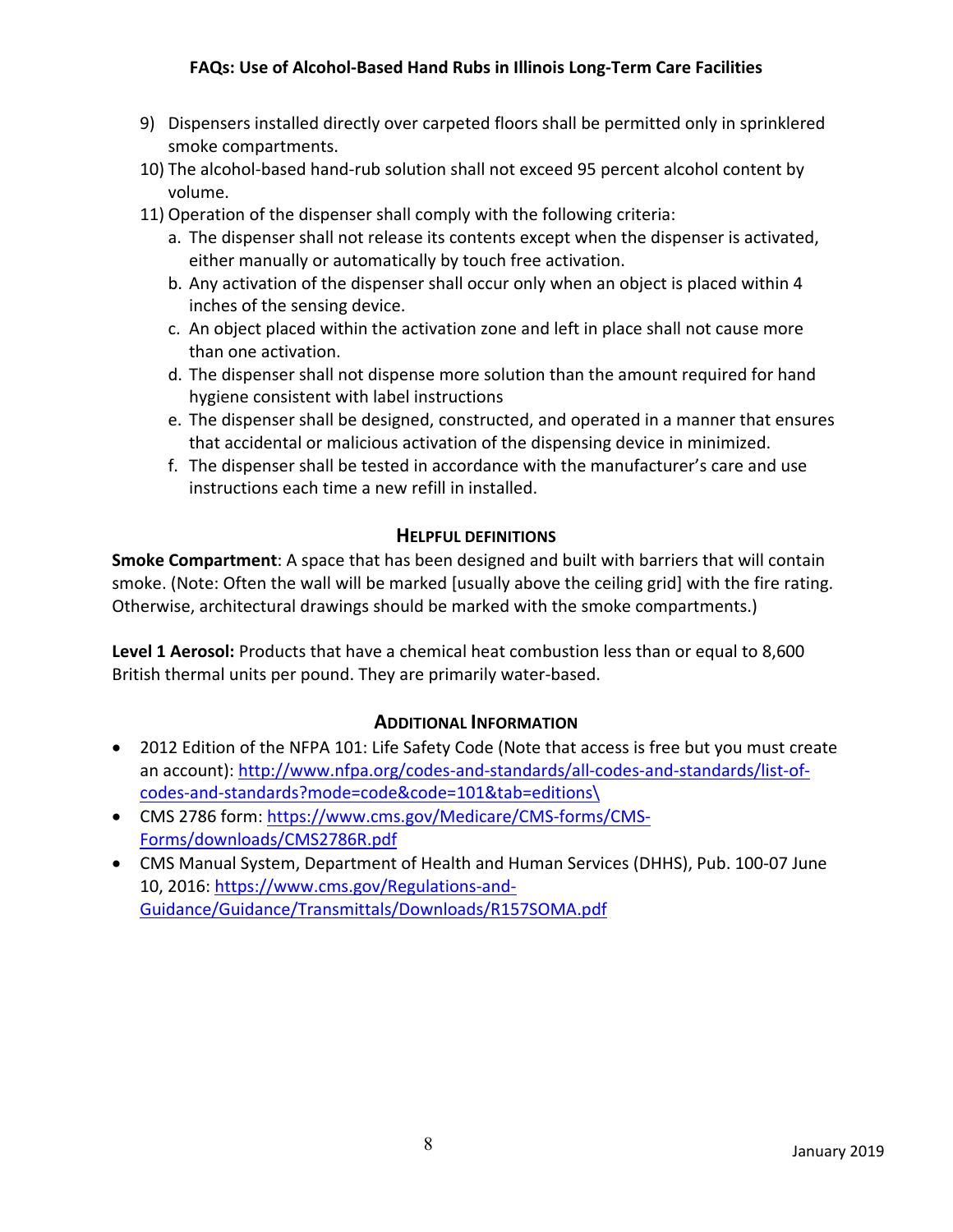### **CMS FORM 2786R, FIRE SAFETY SURVEY REPORT 2012 CODE**

#### **Overview:**

The Centers for Medicare and Medicaid Services certify long-term care facilities on an annual basis to ensure they are in compliance with CMS guidelines in a number of areas. Institutions that fail to comply with one or more of the standards cannot participate in Medicare. Skilled nursing facilities must be in compliance with 42 CFR Part 483, Subpart B to receive payment for Medicare or Medicaid programs. Surveyors use CMS form 2786R (Table 2) to ensure compliance.

| Table 2. Reproduction of the table from CMS 2786R - Fire Safety Survey Report 2012 Code - |  |
|-------------------------------------------------------------------------------------------|--|
| <b>Health Care Medicare-Medicaid Page 19</b>                                              |  |

| K325 | <b>Alcohol Based Hand Rub Dispenser</b>                                   | <b>MET</b> | <b>NOT</b> | NA. | Remarks |
|------|---------------------------------------------------------------------------|------------|------------|-----|---------|
|      | Alcohol-based hand rubs are protected in accordance with                  |            | <b>MET</b> |     |         |
|      | 8.7.3.1, unless all conditions are met:                                   |            |            |     |         |
|      | • Corridor is at least 6 feet wide.                                       |            |            |     |         |
|      | Maximum individual dispenser capacity is 0.32 gallons (0.53               |            |            |     |         |
|      | gallons in suites) of fluid and 18 ounces of Level 1 aerosols.            |            |            |     |         |
|      | Dispensers shall have a minimum of four foot horizontal<br>spacing.       |            |            |     |         |
|      | Not more than an aggregate of 10 gallons of fluid or 1135                 |            |            |     |         |
|      | ounces of aerosol are used in a single smoke compartment                  |            |            |     |         |
|      | outside a storage cabinet, excluding one individual                       |            |            |     |         |
|      | dispenser per room.                                                       |            |            |     |         |
|      | Storage in a single smoke compartment greater than 5                      |            |            |     |         |
|      | gallons complies with NFPA 30.                                            |            |            |     |         |
|      | Dispensers are not installed within 1 inch of an ignition<br>source.      |            |            |     |         |
|      | Dispensers over carpeted floors are in sprinklered smoke<br>compartments. |            |            |     |         |
|      | • Alcohol-based hand rub does not exceed 95 percent<br>alcohol.           |            |            |     |         |
|      | • Operation of the dispenser shall comply with Section                    |            |            |     |         |
|      | 18.3.2.6(11) or 19.3.2.6(11).                                             |            |            |     |         |
|      | • Alcohol-based hand rub is protected against inappropriate               |            |            |     |         |
|      | access.                                                                   |            |            |     |         |
|      | 18.3.2.6, 19.3.2.6, 42 CFR Parts 403, 418m 460, 482, 483 and 485          |            |            |     |         |